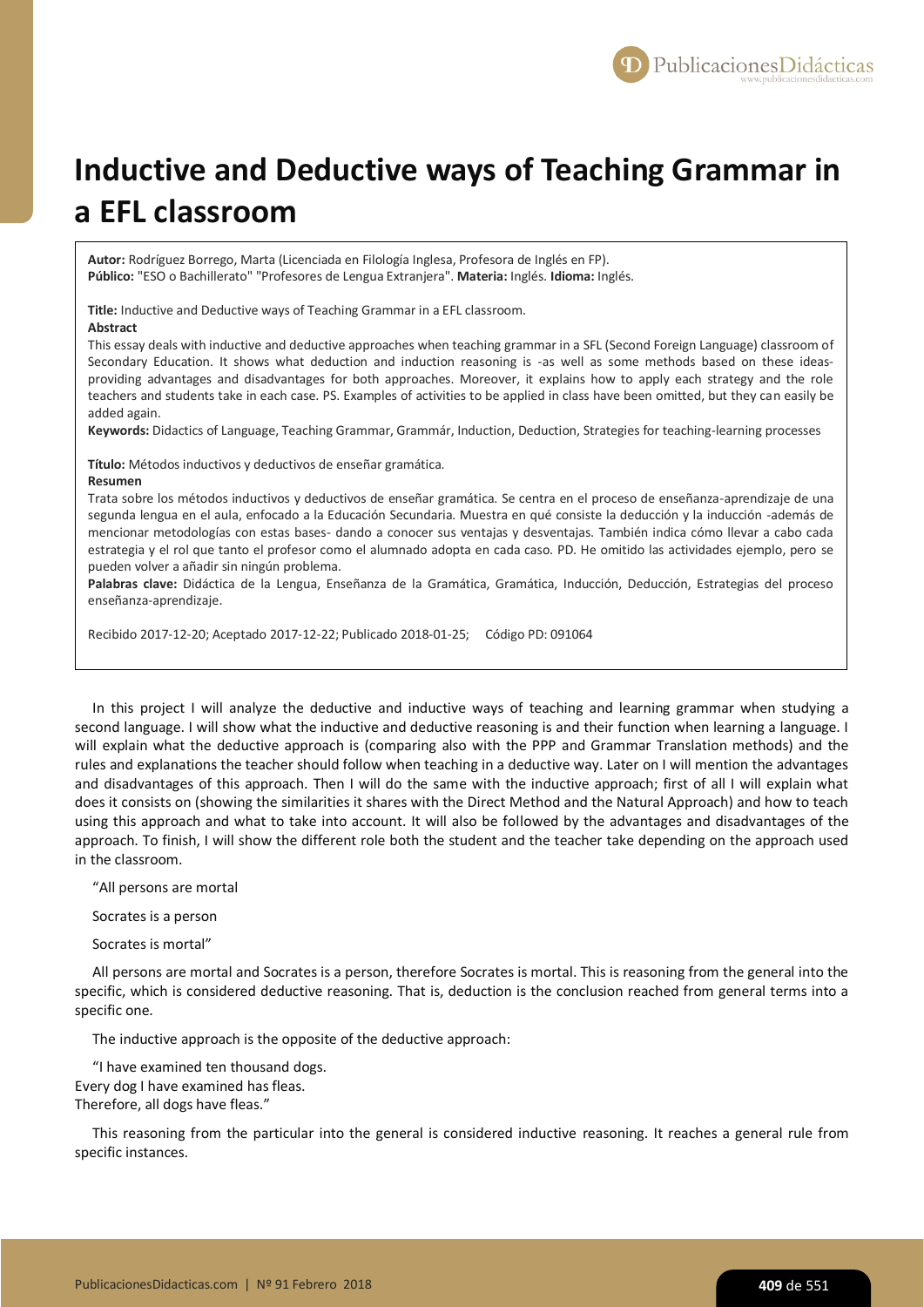So let's say that deduction is the conclusion reached from the general into the particular, and induction the conclusion reached from the particular into the general.

When you arrive in a country you have never been before and you are told that people there as a general rule rub noses when greeting each other and you do the same that is deductive learning. However, if you go to that same country and after observing several time people rubbing noses when greeting each other you reach the conclusion that this is a custom, you are learning by an inductive process.

## **INDUCTION AND DEDUCTION IN LANGUAGE ACQUISITION**

These processes are an essential part in the acquisition of a language. The inductive process is more used when learning our L1 while we mainly use the deductive one when learning our L2. However, deductive teaching should not be used so much in class. Traditional methods –such us Grammar Translation or PPP- have overemphasized the deductive process when teaching the language. While it could be suitable to articulate a rule and then move forwards to its examples, most of the proof in communicative L2 learning shows the high quality of an inductive approach to rules and generalizations. Nonetheless, both inductive and deductive approaches oriented to language teaching can be effective, all depending on the goals and context as on the teacher and the students. A combination of these two teaching ways would be a good option.

An important issue when planning a lesson is the way in which materials are sequenced. The syllabus provides the teacher with the knowledge of the ideas that should be taught. The teacher has to interpret syllabus statements by selecting the appropriate aspects and organising the material in a way that students can easily understand it taking into account their background and cognitive ability. The two main components of lesson content are the concepts and the examples. Most of the lessons teaching centre on the learning of particular key ideas, such as a specific grammatical rule in a language. The generalisations are supported by the use of examples or a study case.

## **PPP vs Deductive Approach**

PPP (Presentation, Practice, Production) is a very used common method. This method is based first on the theory and then in the practice. First of all, the teacher explains the theory (presentation), sometimes giving notes to the students. Once the theory is already explained he/she gives some exercises to the students (practice) to see if they have understood what he/she had explained before. And finally, when the teacher has already proved that the students know the theory, they have to make their own production, some exercises to show that they are able to work with it. Taking into account that with this method the theory is given, the work of the student's brain is minimum. The student just has to listen to the teacher and understand the theory, put it into practice and be able to reproduce it; he/she follows some steps given by the teacher.

## **Grammar Translation**

Grammar Translation was created to teach Greek and Latin since it is considered a method to teach dead languages. There is no communicative purpose because these languages are not spoken; instructions are given in L1 and L2 is not used. That is why just grammar and translation are taught (by learning nouns, verbs, adjectives etc and later on reproducing them in translation).

Sometimes this method is used to teach modern languages when the aim is to make people able to read the literature of that language. That is, it is used for literary purposes, but never for communcative's.

This method has several limitations: no pronunciation exercises at all, learners study the language itself but not how to use it, not practical for every-day use of the L2, not useful to teach modern languages… In one word, it has no communicative purposes at all; not useful for speaking and listening, juts for reading and writing. GT is not suitable for beginners at all; it just could be useful to teach some specific grammatical rules to intermediate-advances students.

These methods are similar to the deductive approach in which the rules are explained by the teacher, usually in students' native language, some examples are shown and later on students have to work with this theory. In these teaching ways lessons are mainly dominated by the teacher, and student's role is completely passive at the beginning, without communicative purposes. It is exactly the opposite of the inductive way.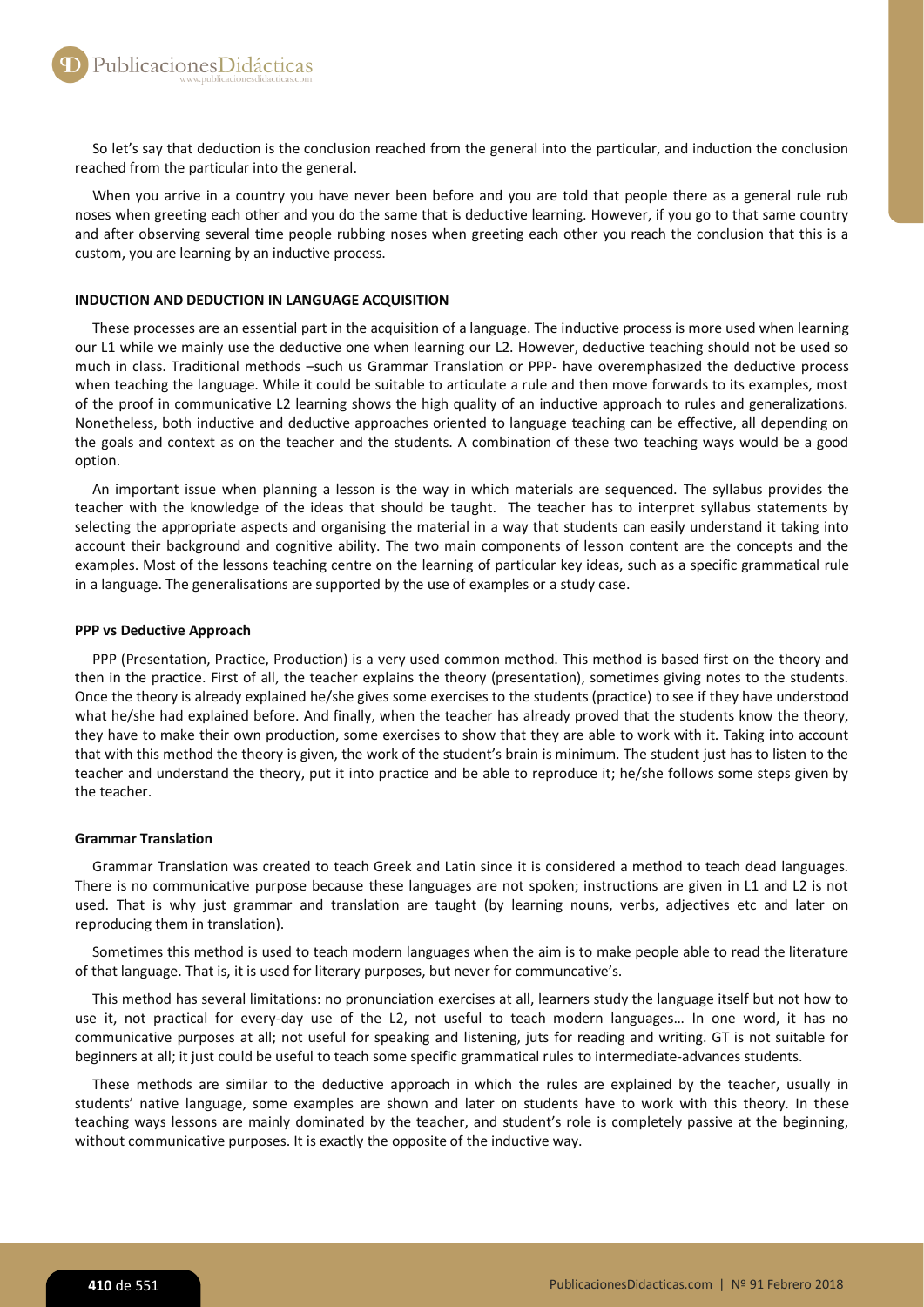Publicaciones Didácticas

## **DEDUCTIVE APPROACH**

A deductive approach is rule-driven learning; it starts presenting a rule followed by examples in which that rule is applied. This teaching goes from an explicit presentation of metalinguistic information, the planning of a set of generalizations, isolated language rules at autonomous levels of description consequently accompanied by model sentences, to its application into the second language and by practicing it in tasks once the clarification has already been studied and assimilated. This technique already provides the learners the grammatical rule, describing how to form the new structure, its components and when to use it. Learners are supposed to understand and memorize it and to be able to put it into practice.

# RULES AND EXPLANATIONS

L2 is mainly concerned with descriptive rules (rules that linguists would give to explain something about the language) but it is more common and advisable the use of pedagogic rules when a teacher is teaching the students. Pedagogic rules are the ones that make sense to the learners while at the same time provide them the tools to create language with certain possibilities of success in it. And in the end, teachers must fulfill learners' needs rather than grammarians. Michael Swan (author of teachers' and students' grammar) offers the following criteria to make a rule a good rule:

Rules must be true. While truthfulness may need to be comprised in the interests of clarity and simplicity, the rule must bear some resemblance to the reality it is describing.

They must show the limitations the use of the given form has.

Clarity is important since sometimes the lack of it is a consequence of ambiguity or obscure terminology.

If they are not simple, that they have several sub-categories to cover all possible instances and exceptions, learners would not remember them clearly because there is a limit of exceptions a student can remember.

An explanation should try use familiar concepts to the students. If they do not have specialized knowledge of grammar they will know the basis of the grammar of their own language (imperative, past, future).

A rule should answer just the questions that students need to be answered, the ones that could vary from their native language.

According to Michael Swan these are the characteristics a rule should have in order to be a good one. It is important for the teacher to create proper abstraction so learners can understand it perfectly; consequently, teachers should follow these steps when preparing lessons.

Learners are supposed to acquire the generalization which they can link to specific cases, but quite often they just understand it by looking at examples. As a result, the teacher should start with a clear statement of the generalization and not thinking that the students will remember it, he/she should write it down on the blackboard. It is advisable to focus on the similarities and differences or relationships inherent within the generalization. Later on the teacher will illustrate it with examples and make the students provide more examples.

Students' understanding of the metalanguage (a language used to describe, analyze or talk about language) has a lot to do with the success of a good explanation. If it is not sufficient, the terminology necessary should be previously explained.

#### **Advantages of the deductive approach**

It goes directly to the point so there can be time-saving. Several rules can be more simply and quickly explained like this than elicited from examples. This will give more time to put into practice the rules.

It respects the intelligence and maturity of quite a lot of learners and acknowledges the role of cognitive processes in language acquisition.

It allows the teacher to deal with language points spontaneously, when they appear in class, he/she will explain them in the moment as he/she has not to anticipate and prepare them before.

It confirms many students' expectations about classroom learning, especially for those ones who have an analytical learning style.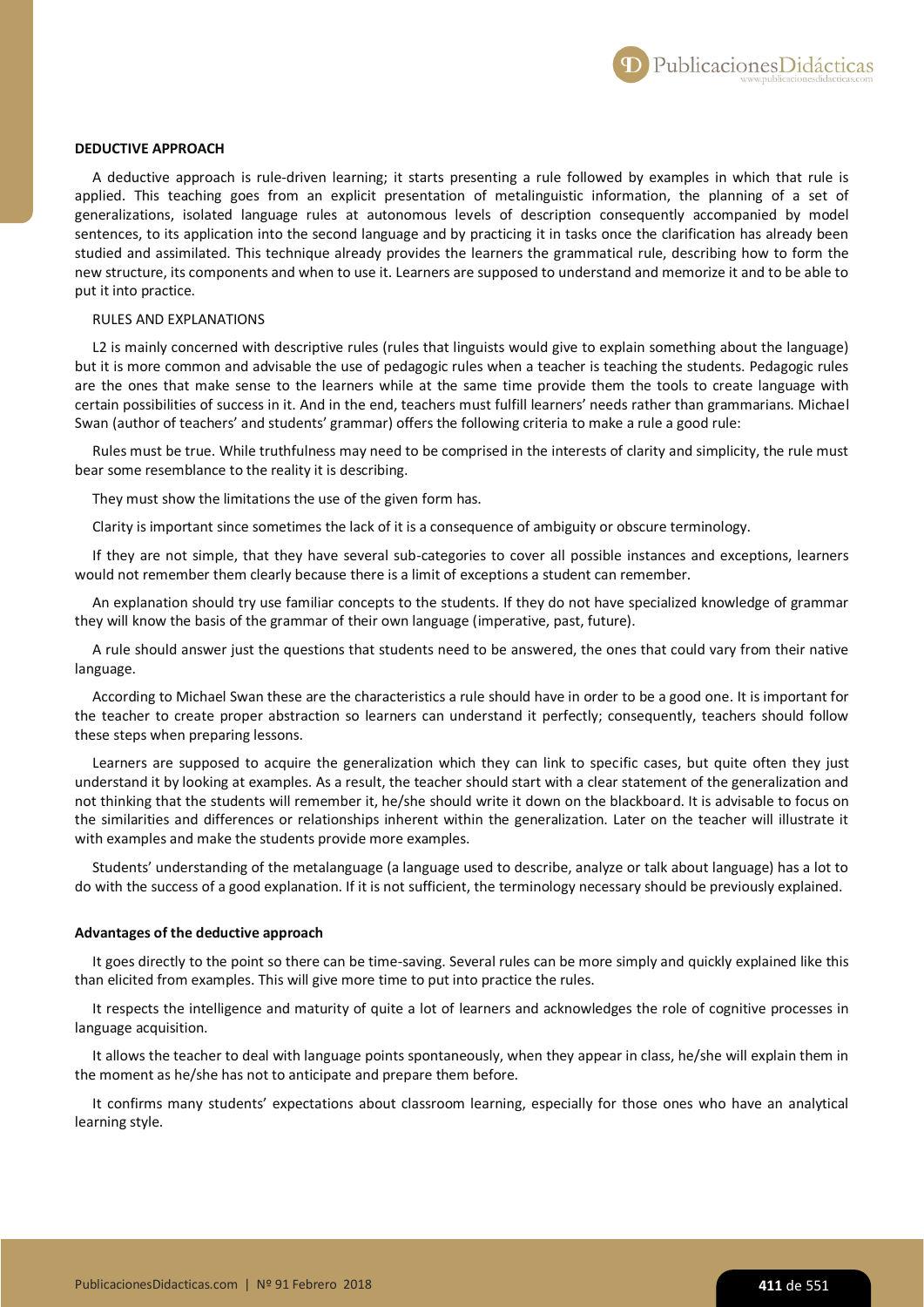#### **Disadvantages of the deductive approach**

Beginning a lesson with a grammar presentation could be off-putting for some students since they may not have sufficient metalanguage and they may not be able to understand the concepts.

Grammar explanation is usually a teacher-dominated classroom. Moreover, explanations are not usually as easy to remember as other kind of presentations (as demonstrations, for example)

This approach may make you think that learning a language is just learning some rules.

## **AN INDUCTIVE APPROACH**

An inductive approach is discovery learning; it starts with some examples from which a rule is reached. As it was before mentioned, in the deductive way the grammatical rule is showed and the student engages with it through the study and manipulation of examples. Nonetheless, in the inductive way the student studies the examples without knowing the rule and from those examples he/she makes and understands the rule.

The inductive route is similar to the way in which we acquire our first language: "simply through exposure to a massive amount of input the regularities and patterns of the language become evident, independent of conscious study and explicit rule formulation"<sup>1</sup>. Induction is seen as a natural route of learning and is firmly identified with some methods of second language teaching such as the Direct Method and the Natural Approach which are based on the acquisition way of the L1.

# **Direct Method**

This method's aim was to imitate the acquisition of the mother tongue and that is why at the beginning, with the first attempts to create and develop it, it was called the Natural Method. The Direct method denies to use students native language and uses just the target language. Students are taught everyday vocabulary and sentences. They improve their oral communicative skills by a progression of questions and answers both with the teacher and their classmates; they are expected to be speaking the 80% of the time in class, so both listening and speaking are improved. New teaching points are introduced orally and grammar is taught inductively.

#### **Natural Approach**

The Natural Approach is related to the way in which a child learns his/her mother tongue. As Audiolingualism, this approach follows the criteria that in order to learn a language we first have to listen to it, then reproduce by ourselves (speak), then read and finally write. The main goal of this approach is to develop basic personal communication skills both in oral and written language.

As the learner goes developing skills and competences in L2, he/she starts to correct him/herself according to the speech and written 'rules' of the native speakers of the L2. Students with high motivation, self-confidence and self-good image tend to do it better and to be more successful. They have an active and creative role; they provide information about their particular goals and interests. They are the ones deciding when they are ready to produce speech by themselves.

The teacher is the primary source of comprehensible input and must provide an appropriate atmosphere in class to make possible language acquisition.

These teaching methods (the Direct method and the Natural approach) share the basic assumption that language data is best processed inductively and without recourse to translation. They are similar between them and are almost like the inductive approach, since all of them are based on the way in which we acquire our native language. After all, the most natural route to a L2 bypasses the classroom altogether, and the best example of experimental learning is that of immersion in the foreign language speaking community.

This inductive way of acquiring a L2 is uses quite often in the programs of bilingual schools for children, when they have to learn their L2 when they even do not know how to read and write, so it is similar to the acquisition of their native language. However, according to some critics, this learning way is not complete and it is not well organized. Induction to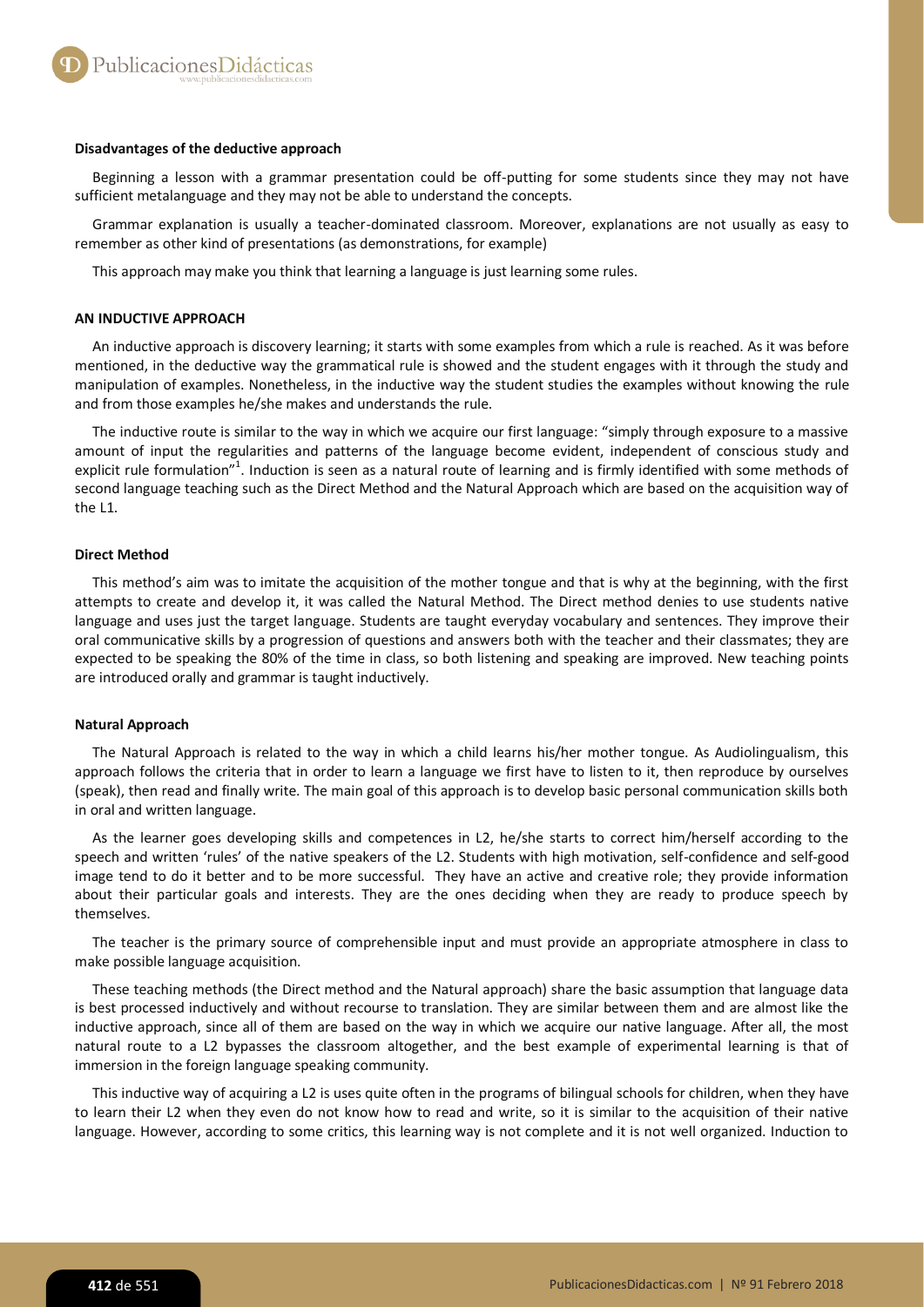do the best of it, it is supposed to require more than random exposure: it needs the intervention of the syllabus designer, the materials writer, or the teacher, or even the three of them.

The most important part of their discovery learning would be that what you learn, as you learn it by yourself, it remains better in your mind. That is what Pascal already said several years ago: "People are generally better persuaded by the reasons which they themselves have discovered than by those which have come into the minds of others". That is, that the rules that keep in your brain are those which have been made and constructed by yourself, as they are your own rules, not others'.

#### HOW TO TEACH AND WHAT TO TAKE INTO ACCOUNT

In this approach, the teacher presents students with data and they are asked to observe this data and basing on these observations to form the abstraction being taught, that is, to make the general rule.

When planning an inductive lesson the teacher must know what goals can be achieved and what concepts or generalizations wants to reach. Then the teacher will prepare the examples which will provide the data which learners will use to process, or form, the abstraction or generalization that is being taught. The examples must show the characteristics of the concept are readily observable to the learner. These examples must not illustrate just the concepts contained in the generalization, but also should show the relationships within the concept.

The teacher will start the lesson by presenting some selected examples or illustrations of the abstraction to be taught and will ask the students to make as many observations about them as possible. Several observations of the students will not be related with the generalisation to be taught, but all of them must be written down on the blackboard. Once the learners have made all the observations they can, the teacher will show the second group of examples and they will do the same again, and this time they will probably notice some similarities between the first examples and these second ones. When they have already made all the possible observations, the teacher will show the third group of examples and the same process will be done, and later on with the fourth group of examples and so forth until the students get the generalization to be taught. With this activity the learners will build an abstraction from observation.

The teacher will refrain from verifying the correctness of the statements made by the students. Place instead responsibility for verification on the learners. The teacher will start making questions and require students to validate conclusions with the data presented. When the students' inferences are validated by data, the lesson can be considered over after the teacher has verified the generalization; however, it is recommendable for the teacher to ask the learners to provide more examples by themselves in order to reinforce their learning.

Even if the teacher prepares an inductive lesson, the deductive approach could be necessary to explain some exceptions of the rule or if the students do not get the correct rule to tell them, or to give some additional information.

#### **Advantages of the inductive approach**

Rules discovered by the learners are more likely to fit and remain in their minds rather than rules that have been presented to them. This makes the rules more meaningful, memorable and useful.

The necessary mental effort that has to be done requires a greater degree of cognitive depth which, once more, makes easier to remember the rule.

Learners have a more active role rather than a passive one, so they are supposed to pay more attention and to be more motivated.

It is an approach that favours pattern-recognition and problem-solving abilities which makes it especially suitable for students who like these kind of challenges.

As students work out for themselves, they get themselves better prepared for self-reliance, so it develops students autonomy.

If the students solve the problem collaborating among each other, and in the target language, the students get the opportunity for extra language practice.

PublicacionesDidácticas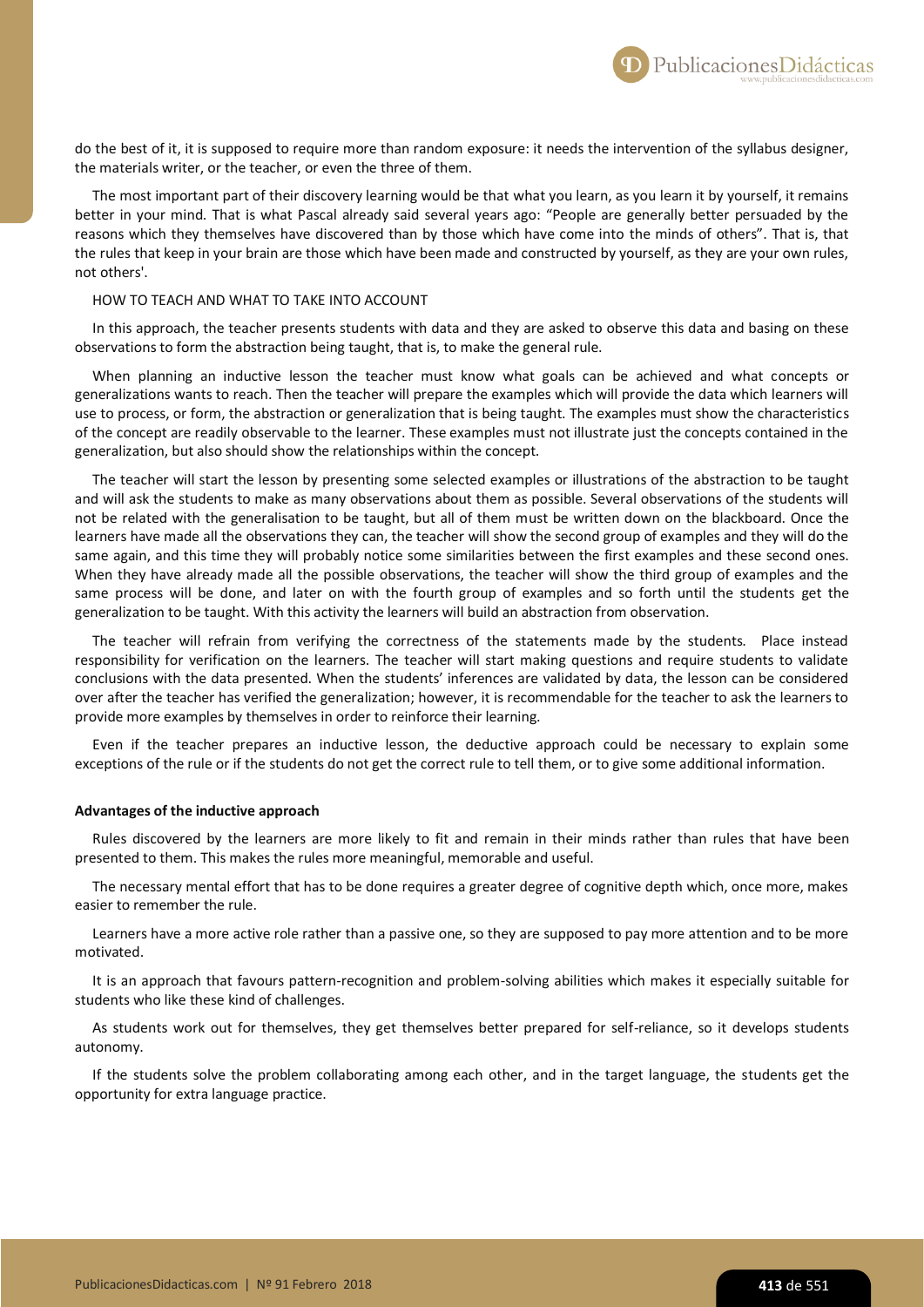### **Disadvantages of the inductive approach**

The time and energy spent on working to reach the rules may make think students that rules are the objective of language learning rather than a means to learn the language.

The time taken to work out a rule may be at the expense of time spent in putting the rule to some sort of productive practice.

Learners may reach a wrong rule, or even if it correct it could be too broad or too narrow in its application.

With this approach learners can sometimes get a wrong rule, and if later they realize about the correct one, there could be no problem, but if they have to be told the correct one, they may not remember it, but instead they will keep in their minds wrong one the reached at the beginning.

It is not totally useful when there are some exceptions to the general rule.

It can be really hard for the teachers to plan and prepare the lessons. They have to select and organize the data with care in order to lead the learners to an accurate formulation of the generalization, while also ensuring the data is intelligible.

This approach can frustrate some students because of their personal learning style or their past learning experiences, or sometimes both of them, and they would prefer just to be told the rule.

## TEACHER'S ROLE

The teacher plays a different role depending on the approach or method used to teach and give the lesson. I will show the different roles he/she takes depending on the approach.

## **Deductive approach**

This kind of lessons are dominated by the teacher. He/she gives the explanation of the lesson, starting with a clear statement of the generalization and later on provides the examples. Then, by some exercises, he/she checks students' understanding.

The teacher prepares the lesson, what it is going to be taught, but if other aspects of the language appear, he/she can deal spontaneously with those other points since this approach does not need such preparation as the inductive one.

#### **Inductive approach**

When planning the lesson the teacher must know what goals can be achieved and what concepts or rules wants to reach. Then he/she selects and organizes the data and prepares the examples to be shown in class.

This time the teacher presents to the students the data, that is the examples, so they can observe and the teacher writes down their observations onto the blackboard. Once the rule is reached, if it is not clear enough, he/she clarifies it, and goes into the deductive way if necessary if there are some exceptions to the rule that must be mentioned.

Time enough must be provided to the students to analyses the examples and get the generalization. Once it is done, he/she will ask the students to provide their own examples.

The teacher should refrains verifying the correctness of the inferences formed by pupils.

In these lessons the teacher acts as a facilitator, helping students (providing more data when necessary, clarifying, writing down their observations...). He/she is not the source of knowledge but a collaborator in the learning process.

#### STUDENT'S ROLE

The role of the students is also different depending on the approach used. I will show the different roles they acquire in the deduction and induction learning process.